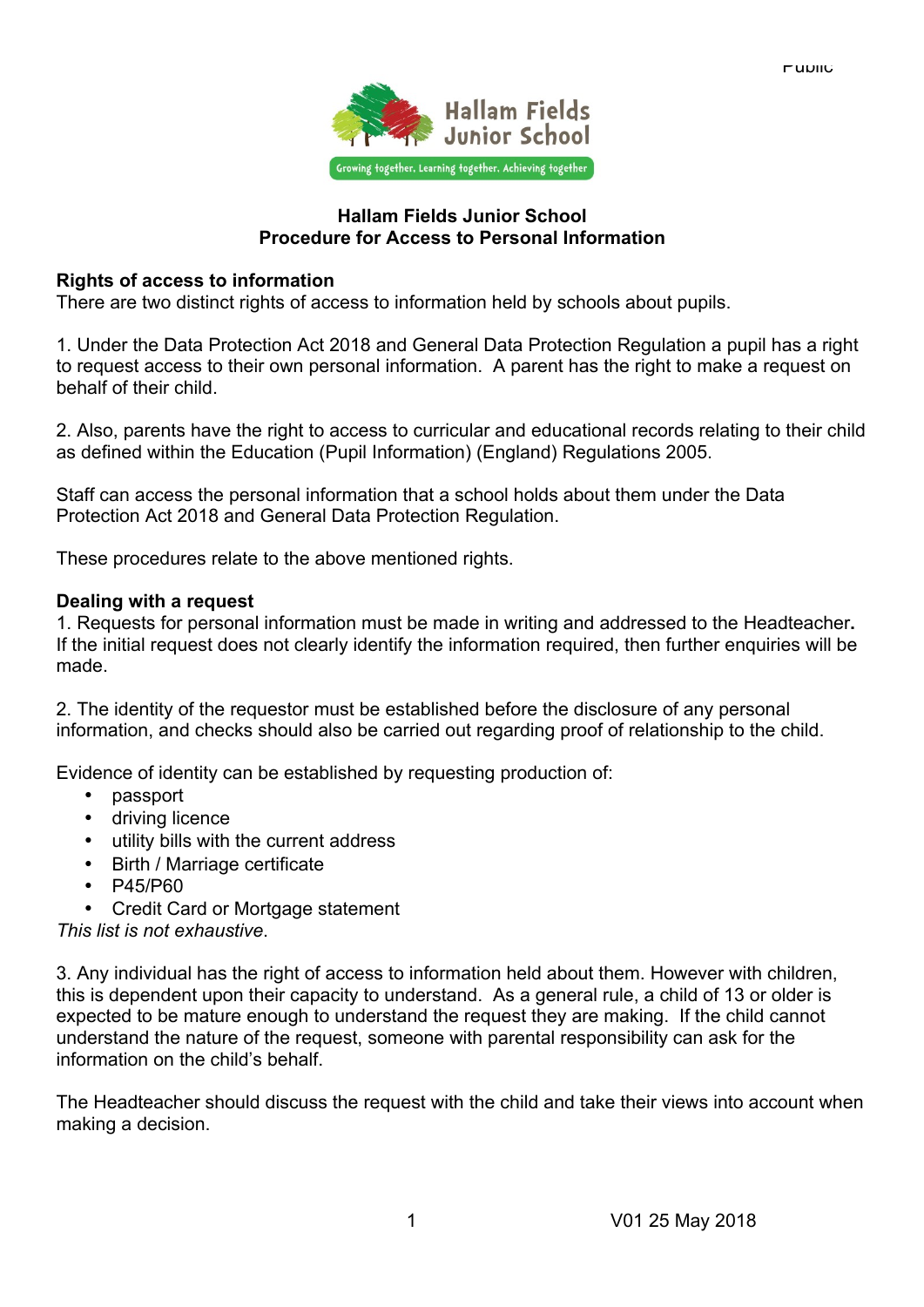4. The school may make a charge for the provision of information, depending upon the following, however, normally no charge is made for requests made under the Data Protection Act 2018 and General Data Protection Regulation:

- Should the information requested be personal information that **does not** include any information contained within educational records of a child there is **not** normally charge unless there is manifest evidence that multiple requests are being made for the same information.
- Should the information requested contain the educational record then the amount charged will be dependant upon the number of pages provided. The fees work on a scale basis as below.

| <b>Number</b><br>of pages | Maximum<br>Fee |
|---------------------------|----------------|
| $1 - 19$                  | £1             |
| 20-29                     | £2             |
| 30-39                     | £3             |
| 40-49                     | £4             |
| 50-59                     | £5             |
| 60-69                     | £6             |
| 70-79                     | £7             |
| 80-89                     | £8             |
| 90-99                     | £9             |
| 100-149                   | £10            |
| 150-199                   | £15            |
| 200-249                   | £20            |
| 250-299                   | £25            |
| 300-349                   | £30            |
| 350-399                   | £35            |
| 400-449                   | £40            |
| 450-499                   | £45            |
| $500+$                    | £50            |

5. The response time for subject access requests, once officially received, is **28 to 31 days, depending on month request received, (not working or school days but calendar days, irrespective of school holiday periods).** However the period does not begin until after the fee and any further information to assist you with the request (i.e. about identity) is received.

Requests for information from pupils or parents for access to information classed as being part of the education record must be responded to within **15 school days.**

6. There are some exemptions to the right to subject access that apply in certain circumstances or to certain types of personal information. **Therefore all information must be reviewed prior to disclosure**.

7. Responses to a request may involve providing information relating to another individual (a third party). Third party information is that which identifies another pupil/parent or has been provided by another agency, such as the Police, Local Authority, Health Care professional or another school.

Before disclosing third party information consent should normally be obtained. There is still a need to adhere to the statutory timescale.

Public